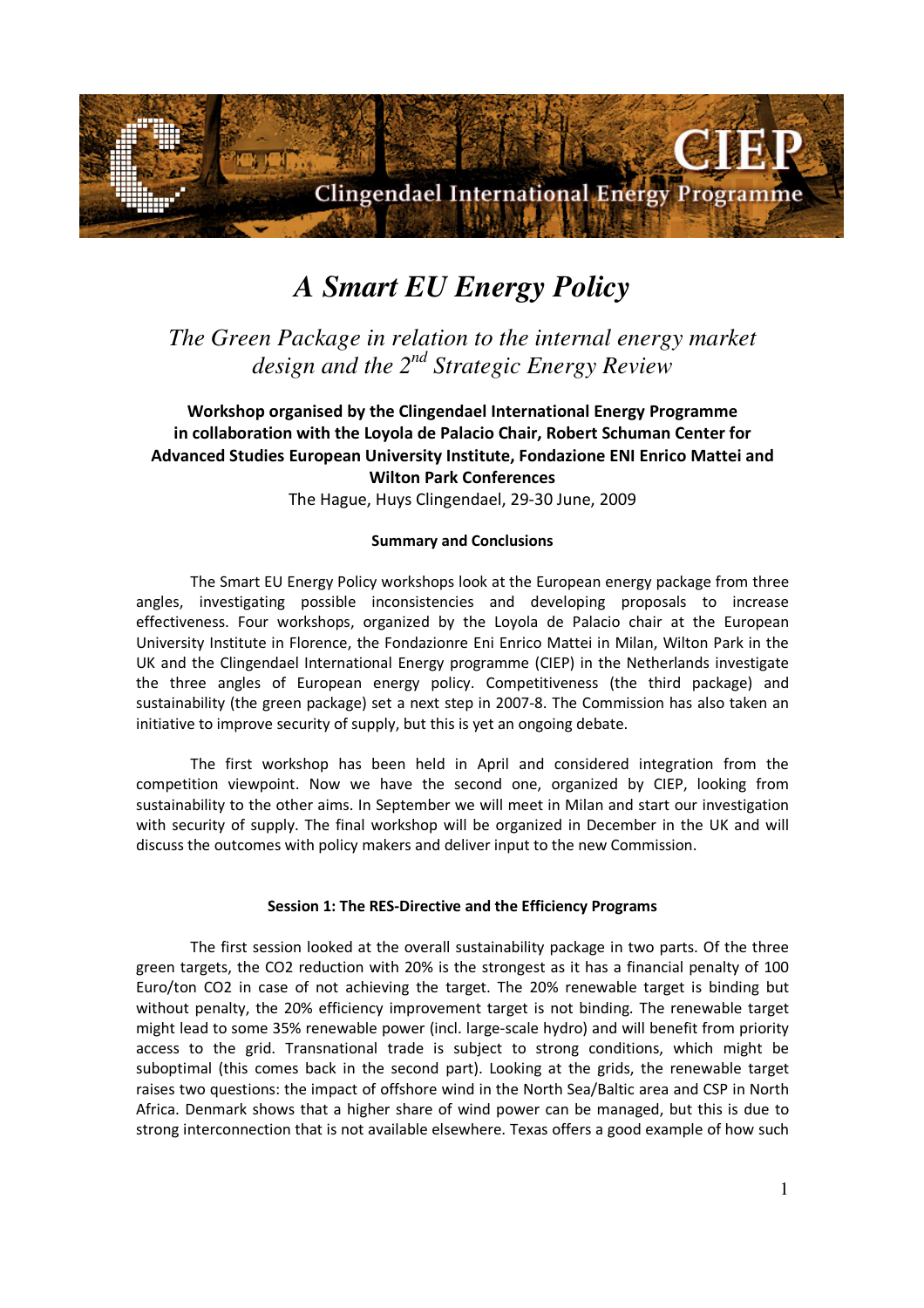a situation has been solved elsewhere. CSP might be another stimulus for a new European back bone grid.

Renewable and efficiency ambitions have an important industrial policy aspect. At first sight this is more evident for renewable energy, which brings immediate employment in exchange for national subsidies. But energy efficiency also needs local skilled jobs and it might be that the Danish and German renewable industry experiences are more exception than the rule. It could be argued that it makes more sense to import gas from Northern Africa than to import electricity as gas is increasingly consumed nationally. However, only Europe will be prepared to pay the higher CSP prices and Northern African countries are not prepared to export substantially more gas. A European smart Super Grid will only develop by means of strong regulatory intervention and a clear insight into who will benefit (and accepts to pay) and which impacts on prices may be expected (because those who have to pay more without benefits will try to block progress). This is no easy job.

The second part of the first session looked at national experiences with renewable energy policy, and effectiveness and efficiency of different instruments. Although the EU has triggered progress with regard to renewables, the real activities have been national. The first wave (1989-91) has been led by Denmark, the second (1993-2001) by Germany and after an intermezzo in which Spain showed the largest increase, growth did spread to a couple of other countries as well. In 1997-2007 we observed impressive growth in both renewable power (from 1.4 to 5.2%), heat (from 9 to 11%) and biofuels (from 0.2 to 2%). To answer the question which instrument fits best depends on the exact policy objective (e.g. short or long-term target, whether trade is allowed or not due to industrial ambitions). Looking at effectiveness and efficiency criteria the first impression is that feed-in tariffs have delivered more against lower costs than quota. However, some convergence of these instruments takes place, with 'banding' of the quota, and premium systems instead of full feed-in tariffs. Countries generally are suspicious of high producer surpluses – often coined windfall profits – although it might be argued that they sometimes play a useful role in stimulating new approaches. Combating noneconomic barriers by means of e.g. adequate spatial planning might be a useful approach to diminish unnecessary surpluses. Countries might also benefit from a clever combination of specialization in some types of renewables but not neglecting too many other options.

#### Session 2: The role of RES and Energy Markets

The second session looked at the role of trade in renewable power. Trade is possible because of the existence of two separate markets: the market of electricity and that of Guarantees of Origin which are a proof of the origin of the source. Guarantees of Origin are issued (production), registered and cancelled (on behalf of the user). The European Commission had proposed a system in which international trading would be possible but member countries could opt-out if they were against the idea. The final decision was the other way around: no trading allowed but possibility for opt-in. Guarantees of Origin are not used for target counting, but for disclosure only. However, the possibility of Joint Projects in different countries still exist that could be useful if standardization of different projects is possible. The final decision also includes a review clause: progress, pros and cons of trading will be looked at in 2013. As differences in marginal costs of larger shares of renewable energy will tend to increase, this review makes much sense from an economic point of view. It still is a fundamental question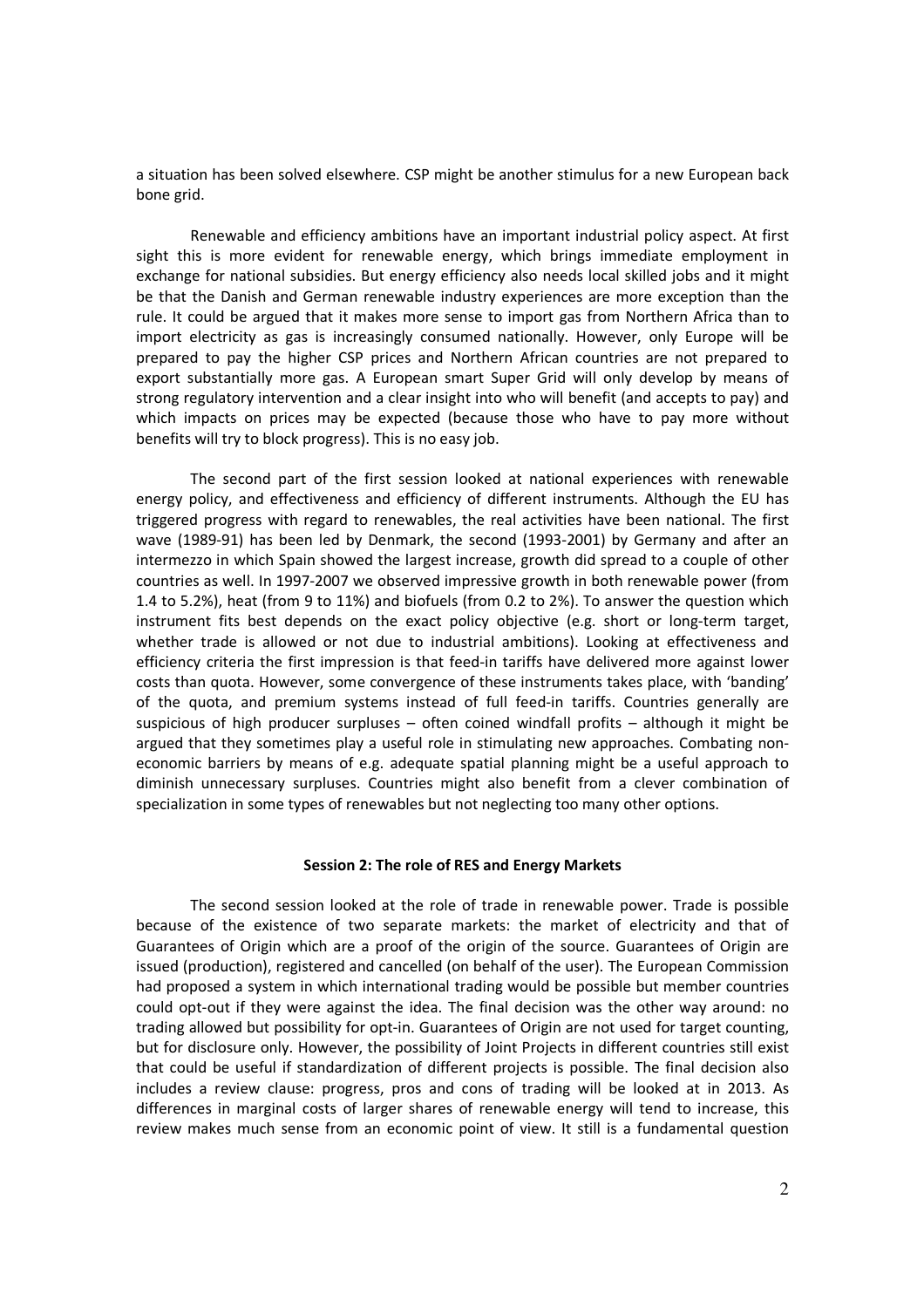what the driving forces for renewable energy are: if they are mainly national industrial policies it will take some time before a real common approach is possible; if they are especially looking for cost-effective solutions progress might be quicker. This debate is still open.

#### Session 3: The role of biomass and imports into the EU market for supply security

The third session dealt rather extensively with the role of biomass for the EU energy system, looking at the global potential for bio-energy, the possibilities for bio-energy deployment in Europe, the role of international biomass markets and certification, and finally the requirements for policy and governance in order to guide these developments.

First of all, the case is made for the large potential of energy derived from biomass. Common misperceptions about the role of bio-energy are based on the following (debatable) assumptions: land and water availability constrain bio-energy to marginal levels, endless subsidies are needed to make bio-energy commercially attractive and other alternatives are more sustainable and have a better GHG balance. One of the most important critiques is that large-scale bio-energy deployment is a threat for food security and the price hike of international food prices in 2008 has been caused to a large extent by increasing biomass production for energy. Yet it is argued that research results on this correlation have not been very convincing and political issues play a role in the debate.

Certainly, population growth and increasing welfare levels are driving up food demand and putting up pressure on land use. Crucially, agriculture and poverty are very much interlinked: 70 percent of the world's poor are situated in rural areas, often leading to low agricultural productivity and inefficient/unsustainable land use. Moreover, subsistence farming and fuel wood collection also attribute more than 70 percent to greenhouse gas emissions deriving from land use change—an emissions sector larger than global transportation. Regarding the main sectors of emissions (energy supply, transport, buildings, industry, agriculture, forestry and waste) bio-energy can—and will have to—play a role in all of them. In the end, successfully addressing the energy and climate change challenge can only be done by deploying a portfolio of all options available, including bio-energy.

Fortunately, the potential for bio-energy deployment is huge and does not need to clash with food production requirements. Modeling shows that in a hypothetical optimal case with highly efficient land use globally, the bio-energy production in 2050 could be 1545 EJ, almost four times the current world energy demand, taking into account future demand for food production. In particular, the use of current in-productive surface areas, accounting for 32 percent of total land area, could yield large benefits in combination with low-cost perennial crops. Of current crops, sugar cane and palm have high energy yields, but are expected to be surpassed by new energy grasses and second generation energy crops. In the supply projections, these yet-to-be commercially introduced second generation biofuels will quickly dominate the market, yielding much more energy at a lower price than current crops. One crucial technology is the production of ethanol from lingo-cellulosic biomass, for which major demonstration projects are underway in the U.S., Canada and the E.U. Another promising avenue is integrated gasification synfuel power generation fueled by biomass, which offers a relatively advantageous opportunity for the application of carbon capture and storage.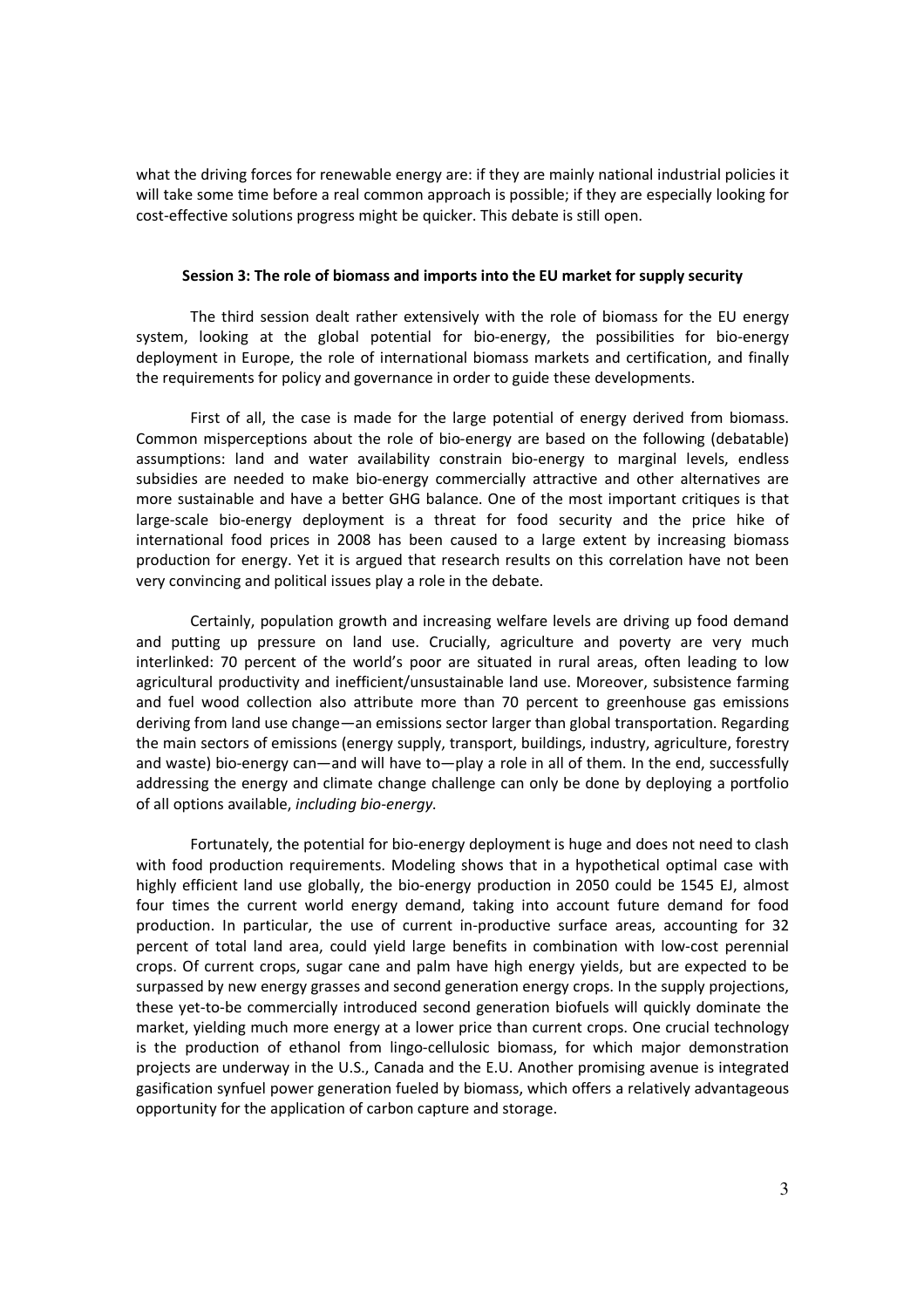Overall, there is a large potential role for bio-energy, which might satisfy about one third of the future global energy demand in 2050. major energy deployments are seen more in the areas of liquid fuels than in power generation. In addition, large opportunities in feedstockdeployment exist as well. However, it all depends strongly on the following factors: improvement of agricultural management, choice of crops, food demands and human diet, use of degraded land and solving the competition for water. Most importantly, on a global level bioenergy development cannot be tackled separately from overall development and land use efficiency, given the link between poverty and agriculture.

For the EU, large opportunities also exist. Most interesting potentials for biomass production exist in Central and Eastern Europe (CEEC), which could be one of the main bioenergy supply centres in future. Agricultural capabilities are present and there is a unique policy umbrella. The RES Directive with its thrust on certification and second generation fuels is positive, but integration of EU policies between Transport and Energy, Agriculture, Environment and Trade will be necessary to harvest the full potential of bio-energy development in EU27.

#### Session 4: The role of non-RES and the need for an EU fuel mix policy

Within EU 27, there are major differences in the fuel mix. At the level of EU27 however there is at present and up to 2030 a balanced diversification over the various fossil and nonfossil energy sources. Focussing on regional levels, there are some interesting points to make. One regional market is far bigger than the rest: North-Western Europe (Benelux, France and Germany). This market is dominated by nuclear energy (50%). The 5 smaller markets have approximately the same magnitude. Of these markets, the United Kingdom and Ireland as well as Spain and Portugal are dominated by coal and gas. Eastern European countries markets are almost fully coal based. Italy, Austria and Switzerland together rely mostly on hydro and gas, whereas the Nordic countries have large shares for hydro and nuclear.

Europe is diverse not only with regard to the fuel mix used in its regional markets, but also in its national fuel mix policies. Most countries are lacking such a comprehensive policy despite some interesting results in the past. Germany is especially important in this respect, with its strong policy focus on renewable energy, but it lacks a clear policy on coal and on nuclear. This leaves member states less able to consider options for an overall EU fuel mix policy, putting that even in a formal way by exempting this aspect of energy policy making from the new Lisbon Treaty.

Currently the ETS is seen as the main instrument at EU level to influence the power market. If the ETS does not have the desired impact on adjusting fuel mixes towards a comprehensive low-carbon energy system and when there is still considered to have too little scope for improvement, an alternative may be sought at the national or regional level. If topdown policies will not work, more bottom-type of approaches would be more effective. Approaching this at regional levels might be a solution, as some interesting developments are already occurring in integrating cross-border electricity markets in the EU. The so-called concept of market coupling is an example of this, where Germany, France and the Benelux countries are cooperating. Market coupling in the region has already resulted in lower, comparable prices. Further market coupling within the region and with the UK and the Nordic countries is expected in the nearby future. These regional developments favour for instance the development of an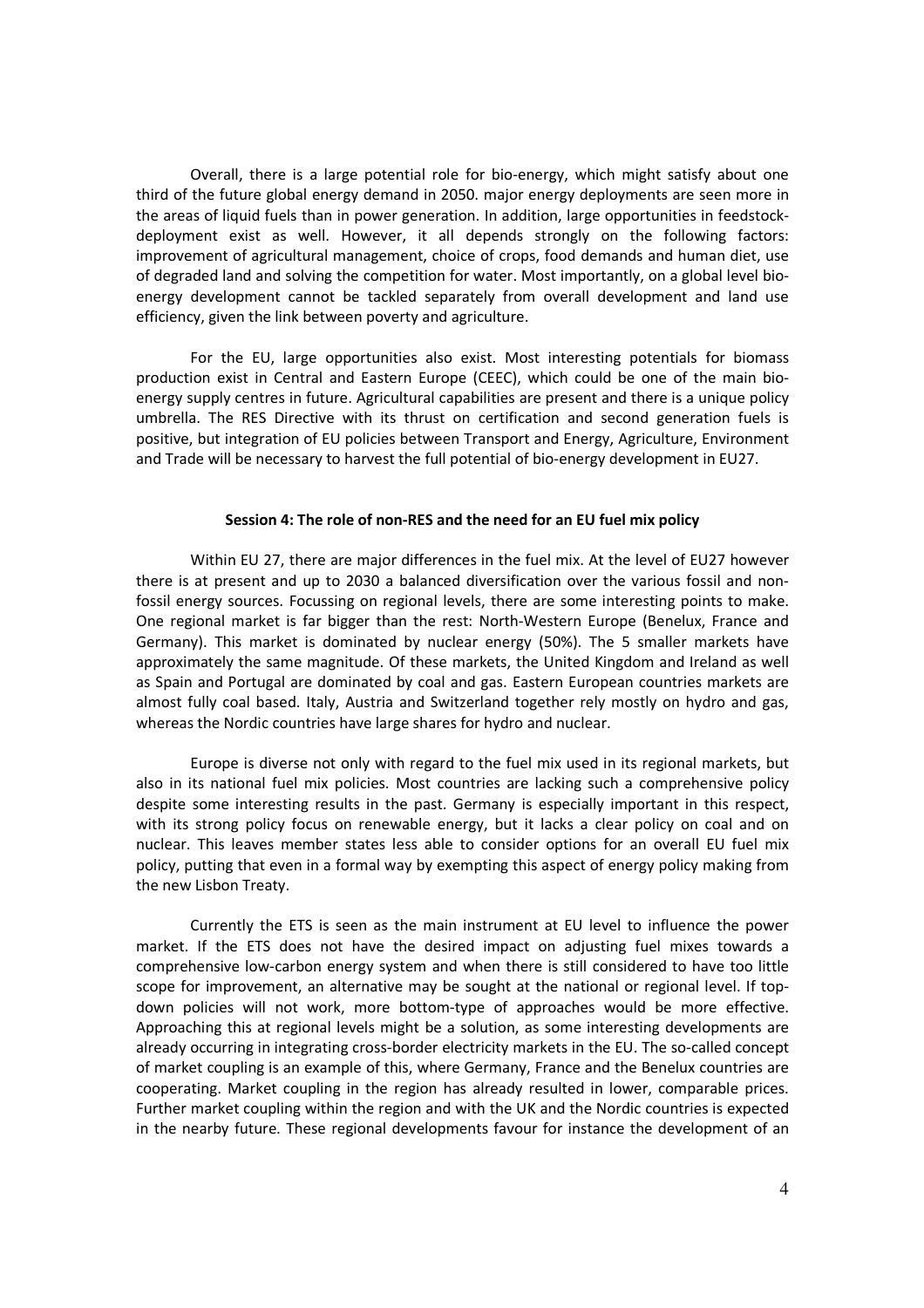offshore wind grid in the North Sea and could lead to a further and well-balanced fuel mix for electricity generation.

It can also be argued that there is an implicit EU-policy to encourage a switch from coal to gas. As Eastern European countries depend heavily on coal, even close to fully in the case of Poland, the "coal-to-gas odyssee" could create an exceptional problem to regional security of supply, as exemplified by the January 2009 gas crisis. What could help would be better gas network interconnectivity, especially at regional levels. In terms of infrastructure and technologies a successful transition from the Soviet electricity system to the European one was already achieved in the 1990s under UCTE leadership. The gas system would benefit from a similar 15 years programme, hence allowing a more diversified and stable role of gas in regional fuel mixes.

A comprehensive fuel mix policy, accepting gas as a fuel of consequence as alternatives for gas-to-power remain in uncertain policy domains, has consequences for the EU's external supply security. We will have to accept our reliance on 1 or 2 major producers, and in order to maintain stable and steady gas flows, they would need clear indications of the amounts of gas to be imported. Without such security-of-demand, Russia for instance will not make the huge investments needed to produce for and transport the gas to the European market. A clear cut commitment and assurances are needed from European power generators. This also means clear and stable policies on the fuel mix, with the necessary incentives to market parties to orientate their business strategies.

Overall, it seems regional fuel mix approaches would be more effective than one EU fuel mix policy. As liberalization has strengthened consolidation of Europe's power generators, their role will increase and their cross-border activities have strong regional dimensions. They cannot, however, do more than is allowed by members states, especially in the case of nuclear energy. It would be useful therefore to start discussions in the wider EU framework on how to approach national and regional fuel mix policies for the future.

## Session 5: The interaction of ETS with the internal electricity market, its designs and regulatory frameworks and its impact on level playing fields in energy markets

After 1996 a new paradigm emphasised the importance of one integrated, competitive EU electricity market. The fuel mix would be decided by the preferences of consumers and producers. The market mechanism would decide on quantities and prices. An EU wide legal framework for market design was put in place, with national implementation of market rules, limiting day-to-day policy interventions and ample room for market forces.

Meeting concerns of climate change and limiting carbon emissions, the EU wide capand-trade ETS was designed and accepted as a market-based policy, consistent with this new paradigm. While there were policy alternatives such as a carbon tax and technology norms, ETS was and still is considered to be the most effective and efficient option. Implementing ETS and designing it for the post 2012 era, multiple problems and challenges are on the table. The external trade question when EU industrial competitors are not subject to carbon restraints, issues around windfall profits for non-carbon emitting power generators, stability and predictability of CO2 prices, in order to justify new investments in low-carbon options. Based on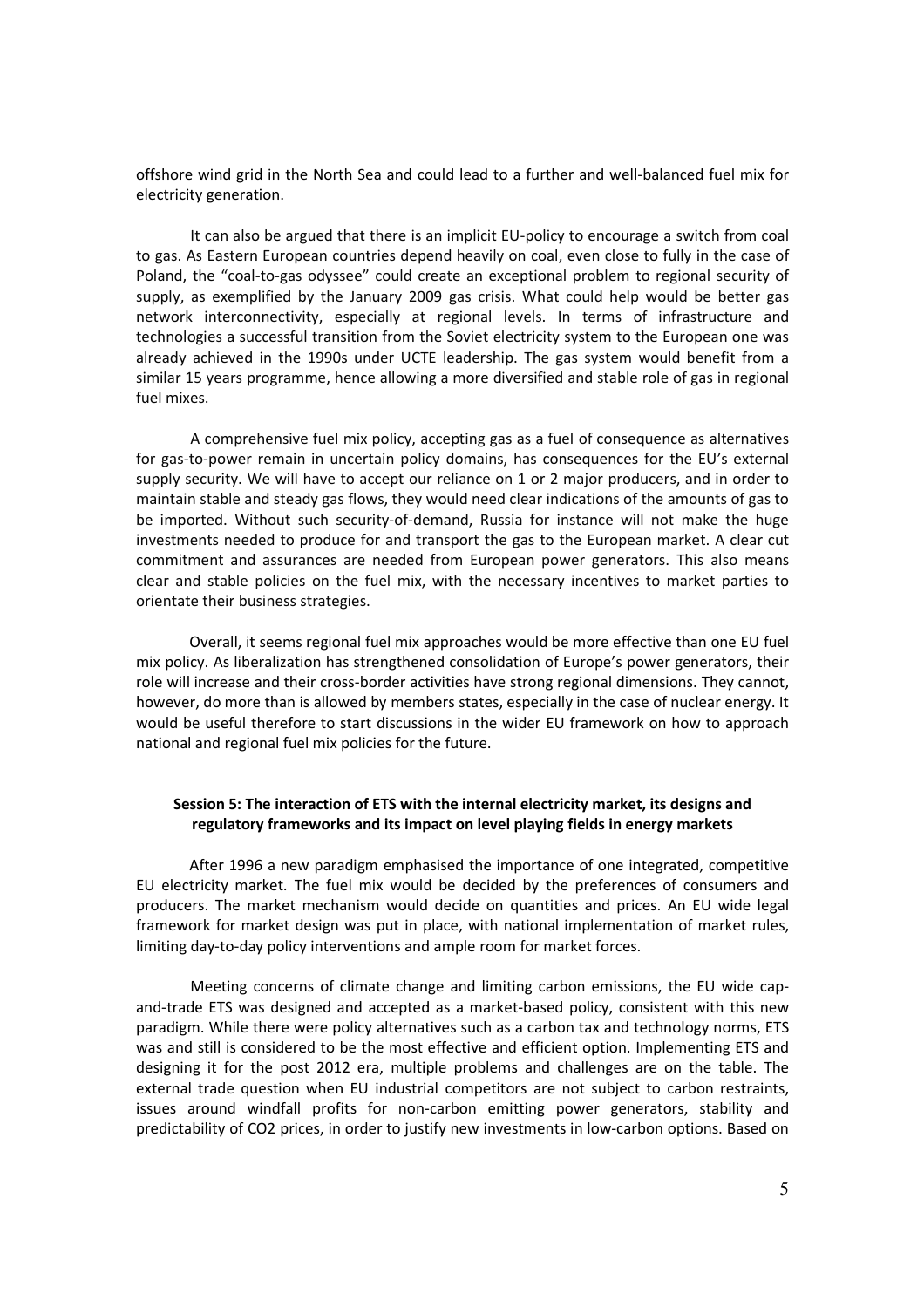these and other issues it could be argued that ETS alone will not make the necessary transitions to a low carbon future.

ETS therefore will have to be approached in a somewhat wider context. Technological innovation in the field of renewable energy, CCS and nuclear power, as well as effective energy efficiency policies are needed. An ETS with no clear longer term road map on carbon prices and on the market values for emission allowances. Accepting political requirements for making important exemptions through and within ETS-sectors are also preventing ETS to adequately deliver. Market-based approaches therefore could probably not give the full answer and regulatory approaches such as emission performance standards for large sources could be considered as bottom-up instruments to be added to the basically top down approaches of a cap-and-trade system.

The power sector itself is indicating several requirements for the post 2012 ETS, during which the cap on emissions and allowances will steadily decrease, increasing the value and the price of allowances. First of all strong and long-term price signals are needed, because investments in the power sector are based on long-term price estimations. Secondly, a cap needs to be defined beyond 2020, as price signals beyond 2020 are crucial for today's investment decisions. Thirdly a trajectory of emissions between 2013 and 2020 needs to be defined. Uncertainties about the trajectory of emissions until the results of the Copenhagen negotiations may hamper investments. Furthermore, price transparency would be key, limiting market distortions and price volatility, enhancing therefore reasonable certainty and stability. Harmonized approaches for the auctioning designs and process would greatly facilitate an EU level playing field for ETS and add to its abilities.

## Session 6: Three strikes and out? ACER and the Ends, Means and Limits of Regulatory Coordination

The sixth session discussed the role of energy regulators in the European context, historical developments and prospects, and the role of the E.U. Agency for the Cooperation of Energy Regulators (ACER) in particular.

Parallel to the development of an internal E.U.-broad energy market, the design of the regulatory environment has gone through several stages. The first stage was marked by the heterogeneous implementation of the 1996 Directive and the establishment of National Regulatory Authorities (NRAs), which could voluntarily join the Council of European Energy Regulators (CEER) that was created in 2000. This forum, based on an exclusive regulatory network model, was the first step in the direction of a body for European inter-NRA coordination. It was followed up by a second stage in which the European Regulators' Group for Electricity and Gas (ERGEG) was created: a consultative organ, based on an inclusive regulatory network model. While this offered a platform for all players that wished to move forward, decision making was based on a consensus model, watering down its effectiveness. Hopes are now put at the third 'strike', which should resolve lingering problems by the establishment of an Agency for the Cooperation of Energy Regulators (ACER).

ACER will consist of a Board of Regulators with decision making competence and NRA/MS mandates, ruled by a two-third majority vote system. For the sake of continuity, the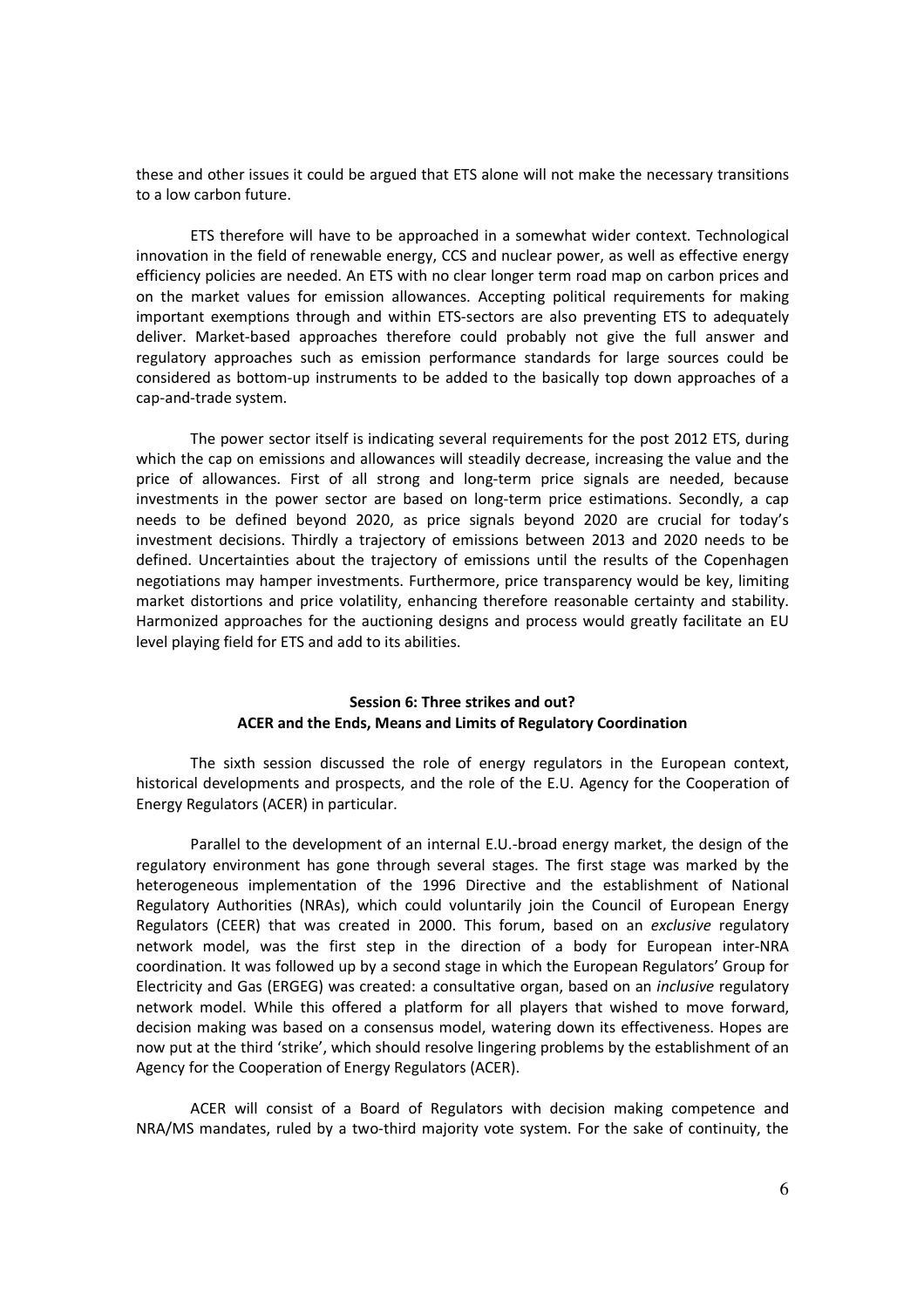Board of Regulators would have the same composition as the present ERGEG. A separate ACER Administrative Board will have planning and monitoring responsibilities and comprise of 9 members with 4-6 year terms, 2 appointed by the Commission, 2 by the European Parliament and five by the Council. The Agency's Director functions as the legal representative of ACER, also being appointed on a 5 year term. The Agency's Director will be appointed by the Administrative Board, proposed from a short-list created by the Commission, and ex ante accepted by the Regulatory Board. A separate and independent Board of Appeal will review ACER's rulings and consist of six members. Finally, staffing will have to be made available for 48 fte in addition to seconded NRA staff. Essentially, ACER will have to draw heavily on NRA resources in order to do its job.

ACER's job would consist of providing a framework for national regulators to cooperate, much in the same vein as ERGEG and CEER did previously. This would entail regulatory oversight on the cooperation between transmission system operators (TSOs), i.e. monitoring of the two ENTSO's, and wielding decision making powers on cross-border trade issues. As ACER's formal role and mandate is legally limited by Treaty provisions, it could, despite its shortcomings, fulfill a unique role in resolving multi-lateral issues. Apart from vertical coordination among ACER and the National and Regional Regulatory Authorities, ACER could also be well-suited to enhance horizontal coordination along E.U. agencies/regulators in other sectors affecting energy operations, such as Environment, Competition and Research. Carbon capture and storage infrastructure could be such a prime issue in which ACER could have a unique and complementary role in coordinating regulation.

The nascent European regulatory environment has offered chances for industry to influence matters, as there is a clear early-mover's advantage. In recognition of this, TSO's have founded already a European Network of Transmission System Operators for Electricity (ENTSO-E) in December 2008 and started working on several technical issues (e.g. grid codes), making proposals for regulatory implementation. The future interaction between ACER and ENTSO-E, which is currently gaining a head-start, will be a key factor in shaping European regulation. An effectively operational ENTSO-E clearly has already advantages on ACER, that is still awaiting final implementing decision making on crucial aspects, such as its leadership and siting.

For the effective functioning of the proposed ACER, the behaviour of the underlying NRAs will be of crucial importance. Possible outcomes have been analysed on the basis of a model incorporating three different 'types' of NRAs: the "Good", i.e. regulators with an interest in low household/industry prices; the "Bad", i.e. regulators with an interest in low household/industry prices as well as producer surpluses (to a certain extent); and the "Ugly", i.e. regulators with an interest in promoting national champions. In the proposed decentralized regulatory model, ACER will only function with side-payments for the "Bad"; yet ACER has no capacity to enforce such side-payments. For the situation under discussion, this implies that ACER will still be very much dependent on a core of benevolent ("Good") NRAs to implement successful policy.